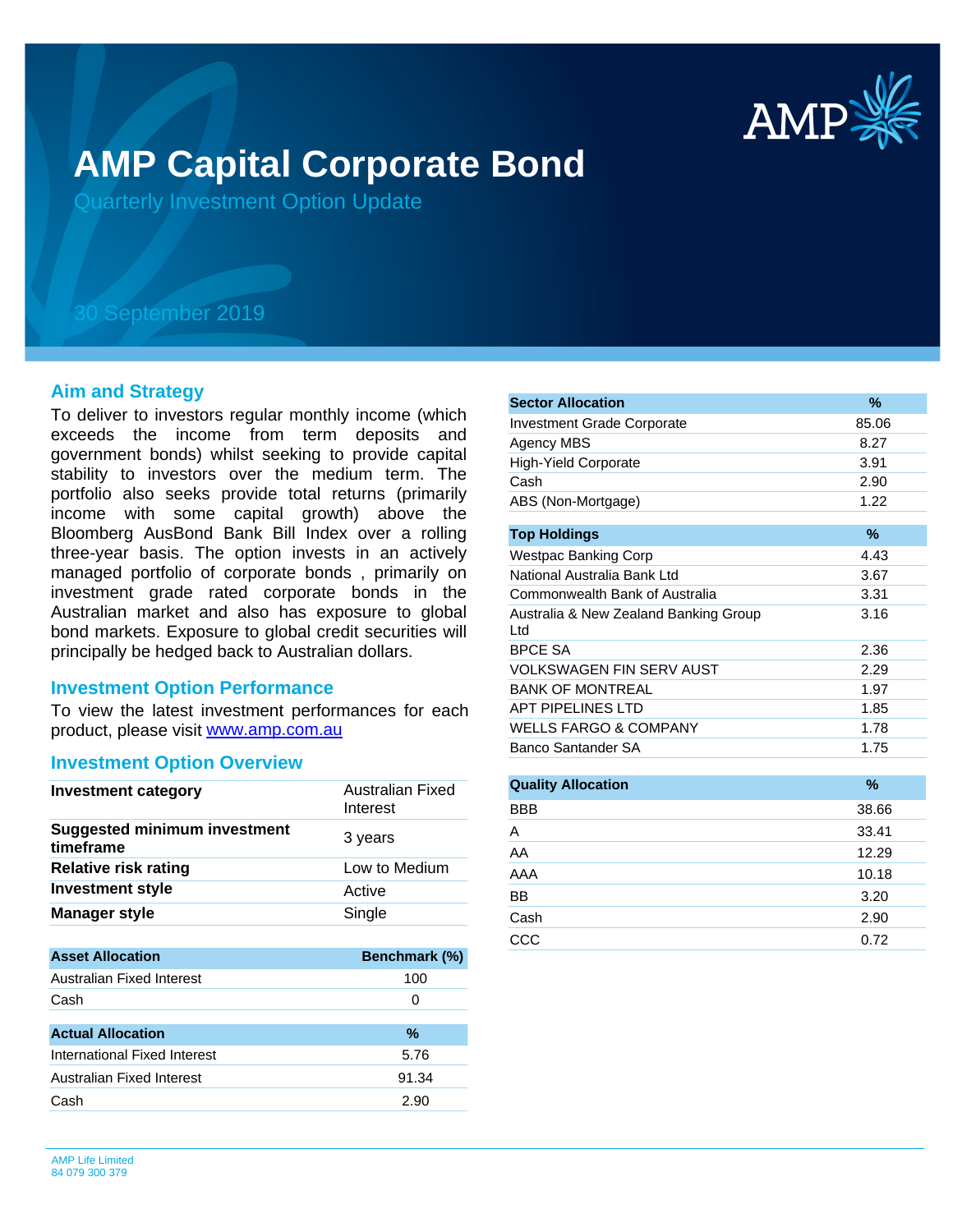## **Fund Performance**

The Fund delivered another positive return over the September quarter, as Australian credit markets remained largely stable, with movements in domestic credit spreads being relatively muted when compared to their offshore counterparts. At a security level, exposures to Asciano Finance, Westpac Banking Corporation and Volkswagen Financial Services Australia all contributed, while a modest detraction came from a corporate exposure to Discovery Communications.

## **Portfolio Positioning**

We continue to seek diversification opportunities, and over the medium term are focusing on sectors and issuers that should perform well in an environment where market volatility increases, which we anticipate will have a more meaningful impact on more cyclical sectors. Our preference is for exposures to defensive or non-cyclical industries such as utilities and infrastructure, or to credit that can illustrate solid deleveraging stories.

## **Market Review**

Monetary policy dominated news flow in the domestic bond market early in the September quarter, with the Reserve Bank of Australia announcing a 0.25% reduction in early July, bringing the official cash rate to 1.0%. The central bank maintained an unchanged monetary policy stance in August, however left the door open for further easing. Against this backdrop, the domestic yield curve mirrored the flattening trend evident in overseas peers and reached its flattest level since 2010. Domestic yields continued to follow the lead of their global counterparts during September, reversing their previous downtrend to end the month higher, although bonds did rally later in the period on the back of rising geopolitical tensions, easier monetary policy in the US and Europe and the release of dovish RBA meeting minutes. The Commonwealth Government 2-year bond yield ended the quarter at 0.77%, while the 10-year bond yield ended at 1.02%.

## **Outlook**

Low Australian sovereign bond yields point to a low medium-term return potential from Australian sovereign fixed interest. But with benign inflation, ongoing geopolitical risks, and the Reserve Bank of Australia's easing bias, against a backdrop of soft growth, any upwards pressure on bond yields is likely to be subdued for the time being. Lower bond yields may persist, at least until the global and Australian economic environment shows signs of improved sentiment, momentum and visibility.